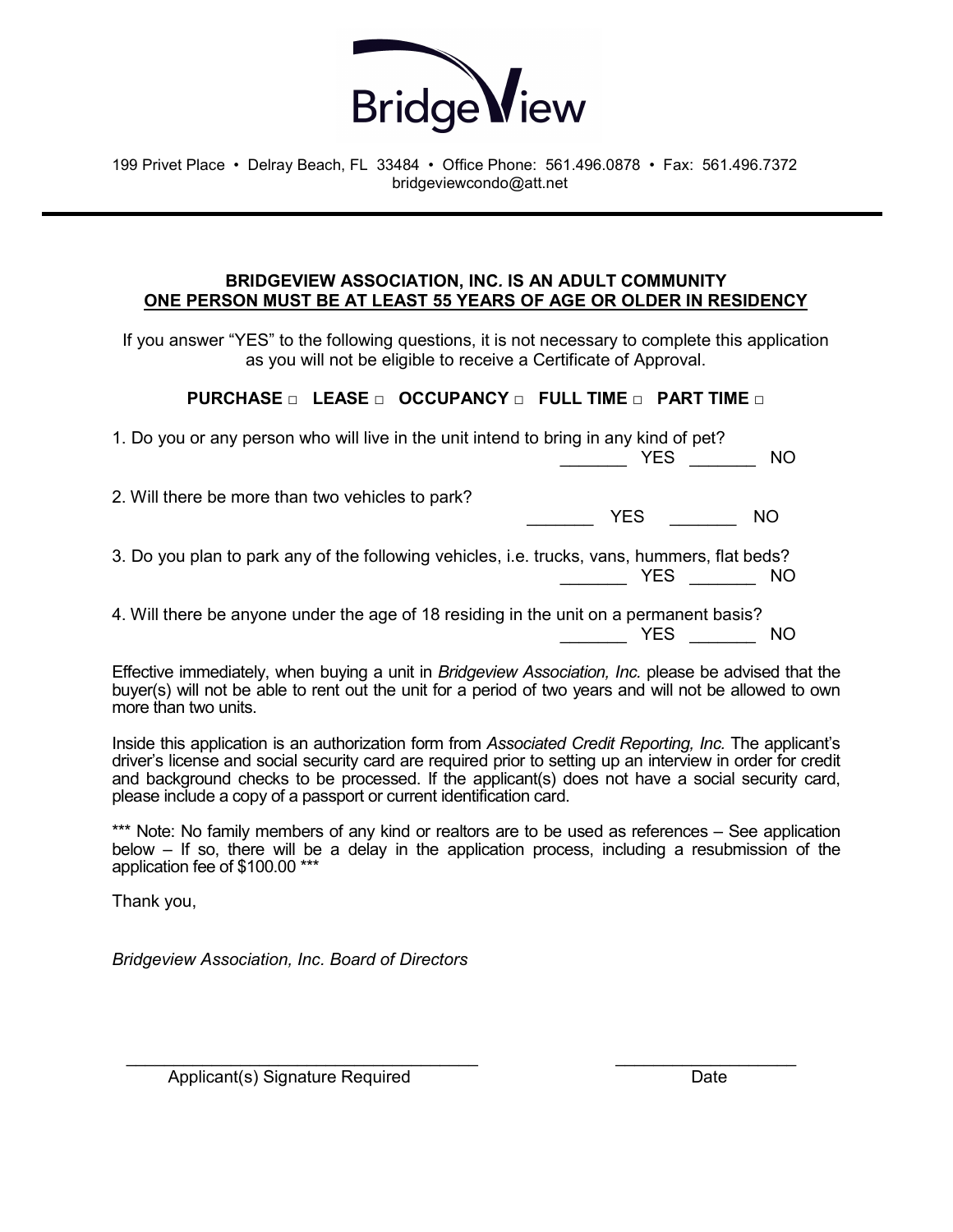

5199 Privet Place ∙ Delray Beach, FL 33484 ∙ Phone (561) 496-0878 ∙ Fax (561) 496-7372

#### OCCUPANTS OF UNIT

NOTE: All prospective occupants, whether buying, renting or obtaining title transfer due to inheritance, etc., MUST go through the approval process. If you plan to, or foresee having 1 or more people move into the unit you are purchasing, they must be interviewed as well and their name(s) must be listed under section #3 on this page and follow this application's instructions accordingly.

1. LIST YOUR NAME(S) AS PROSPECTIVE OCCUPANT(S). PLEASE PRINT. NAME RELATIONSHIP DATE OF BIRTH

 $\_$  ,  $\_$  ,  $\_$  ,  $\_$  ,  $\_$  ,  $\_$  ,  $\_$  ,  $\_$  ,  $\_$  ,  $\_$  ,  $\_$  ,  $\_$  ,  $\_$  ,  $\_$  ,  $\_$  ,  $\_$  ,  $\_$  ,  $\_$  ,  $\_$  ,  $\_$  ,  $\_$  ,  $\_$  ,  $\_$  ,  $\_$  ,  $\_$  ,  $\_$  ,  $\_$  ,  $\_$  ,  $\_$  ,  $\_$  ,  $\_$  ,  $\_$  ,  $\_$  ,  $\_$  ,  $\_$  ,  $\_$  ,  $\_$  ,  $\_$  ,  $\_$  ,  $\_$  ,  $\_$  ,  $\_$  ,  $\_$  ,  $\_$  ,  $\_$  ,  $\_$  ,  $\_$  ,  $\_$  ,  $\_$  ,  $\_$  ,  $\_$  ,  $\_$  ,  $\_$  ,  $\_$  ,  $\_$  ,  $\_$  ,  $\_$  ,  $\_$  ,  $\_$  ,  $\_$  ,  $\_$  ,  $\_$  ,  $\_$  ,  $\_$  ,  $\_$  ,  $\_$  ,  $\_$  ,  $\_$  ,  $\_$  ,  $\_$  ,  $\_$  ,  $\_$  ,  $\_$  ,  $\_$  ,

2. LIST NAMES OF PROSPECTIVE OCCUPANT(S) WHO WILL RESIDE IN UNIT ON A PERMANENT BASIS. IF YOU PLAN TO USE THE UNIT AS A VACATION HOME, LEAVE THIS SECTION BLANK. NAME RELATIONSHIP DATE OF BIRTH

 \_\_\_\_\_\_\_\_\_\_\_\_\_\_\_\_\_\_\_\_\_\_\_\_\_\_\_\_\_\_\_\_\_\_\_\_\_\_\_\_\_\_\_\_\_\_\_\_\_\_\_\_\_\_\_\_\_\_\_\_\_\_\_\_\_\_\_\_\_\_\_\_\_\_\_\_\_ \_\_\_\_\_\_\_\_\_\_\_\_\_\_\_\_\_\_\_\_\_\_\_\_\_\_\_\_\_\_\_\_\_\_\_\_\_\_\_\_\_\_\_\_\_\_\_\_\_\_\_\_\_\_\_\_\_\_\_\_\_\_\_\_\_\_\_\_\_\_\_\_\_\_\_\_\_

3. IF UNIT IS TO BE OCCUPIED BY PERSON(S) OTHER THAN PROSPECTIVE OCCUPANT(S), STATE NAME(S).

| <b>NAME</b>                  | <b>RELATIONSHIP</b>                                                                                                       | <b>DATE OF BIRTH</b> |
|------------------------------|---------------------------------------------------------------------------------------------------------------------------|----------------------|
|                              |                                                                                                                           |                      |
| <b>APPLICANT'S SIGNATURE</b> |                                                                                                                           | <b>DATE</b>          |
| <b>APPLICANT'S SIGNATURE</b> |                                                                                                                           | <b>DATE</b>          |
|                              |                                                                                                                           |                      |
|                              | 4. IN CASE OF AN EMERGENCY, THE ASSOCIATION IS AUTHORIZED TO NOTIFY NEXT OF                                               |                      |
|                              |                                                                                                                           |                      |
|                              | RELATIONSHIP _________________CITY __________________ST___________ZCODE__________                                         |                      |
|                              | the control of the control of the control of the control of the control of the control of<br><b>APPLICANT'S SIGNATURE</b> | <b>DATE</b>          |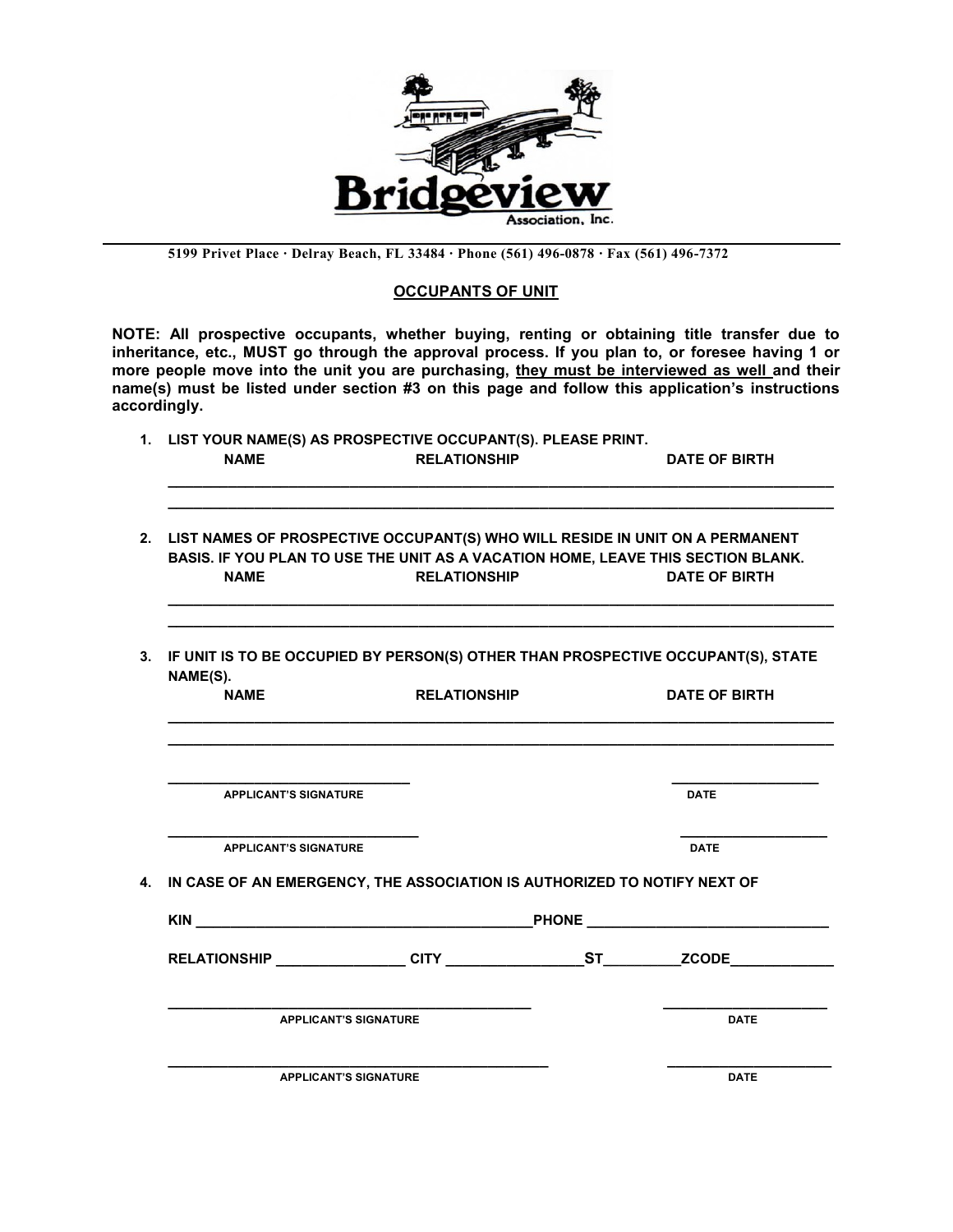

# \*\*\* AUTHORIZATION FORM \*\*\*

I/We hereby authorize **Brown's Background Check** to obtain data to verify any and all information they request with regards to my/our Application for Occupancy, specifically the verification of my bank account(s), credit history, residential history, criminal record history, employment verification and character references.

I/We hereby waive any privileges I/we may have with respect to the said information in reference to its release to the aforesaid party. Information obtained for this report is to be released to the authorized party designated on the Application for Occupancy, for their exclusive use only. PLEASE INCLUDE COPY OF DRIVER'S LICENSE TO CONFIRM IDENTITY. If you do not have a driver's license, please include a copy of your Passport or current government issued identification card.

I/We acknowledge our rights as stated in the Fair Credit Report Act that I/we are entitled to a copy of the report upon proper written request and can dispute any inaccurate information for re-verification. I/We understand that **Brown's Background Check** is not directly involved in the approval or denial of any applicant. The information received by **Brown's Background Check** shall be held in strict confidence, protected as governed under the Fair Credit Reporting Act, and will never be released to any third party other than the designated recipient. I/We further understand that this is a non-refundable process.

By signing below, I/we further state the Application for Occupancy and Authorization Form were signed by me/us and was not originated with fraudulent intent by me/us or any other person and that the signature(s) below are my/our own proper legal signature. I/We certify (or declare) under penalty of perjury that I/we agree to the foregoing and; that all answers and information contained on the Application for Occupancy are true and correct and will hold Brown's Background Check harmless from the result of the investigation.

 $\_$  , and the set of the set of the set of the set of the set of the set of the set of the set of the set of the set of the set of the set of the set of the set of the set of the set of the set of the set of the set of th (Applicant's Signature) (Spouse's Signature)

 $\_$ (Applicant's Name Printed) (Spouse's Name Printed)

 $\_$  , and the set of the set of the set of the set of the set of the set of the set of the set of the set of the set of the set of the set of the set of the set of the set of the set of the set of the set of the set of th (Date Signed) (Date Signed)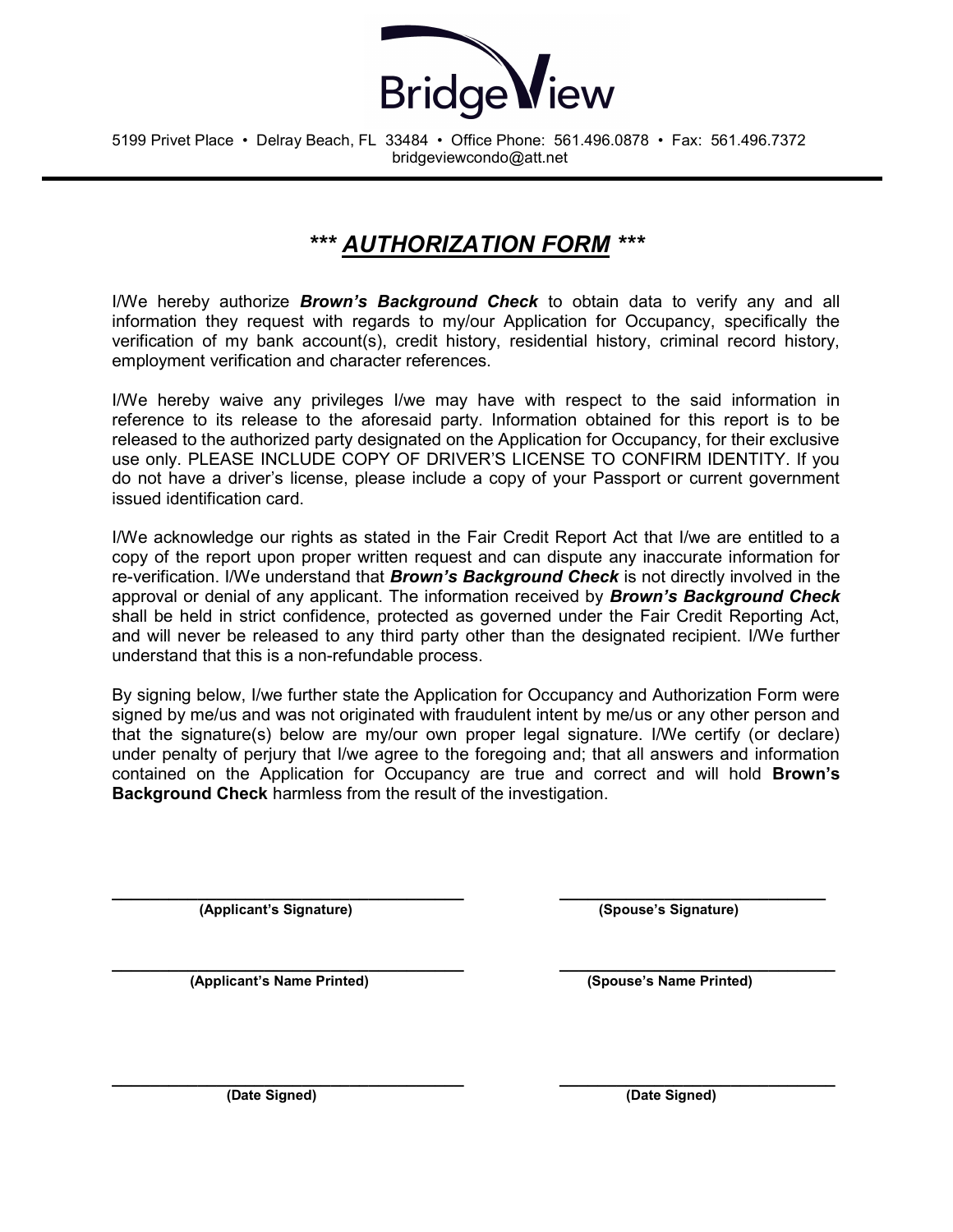## APPLICATION FOR OCCUPANCY

#### ASSOCIATION NAME: BRIDGEVIEW ASSOCIATION, INC.

IMPORTANT NOTE: Complete all questions and fill in all the blanks. Missing information will cause delays.

If any question is not answered, left blank or answered falsely, this application may be returned, not processed, and/or not approved. Once submitted, order can not be cancelled or refunded. Please print clearly using black ink.

\*\*This application is for a single person or a married couple only\*\*

NOTE: All information supplied is subject to verification. All phone numbers must be able to be reached between 9-5 p.m.

PURCHASE □ LEASE □ OCCUPANCY □

|    | Single □ Married □ Separated □ Divorced How Long? ______ Other legal or maiden name___________________________                                                                                                                 |                                   |                            |
|----|--------------------------------------------------------------------------------------------------------------------------------------------------------------------------------------------------------------------------------|-----------------------------------|----------------------------|
|    | Have you ever been convicted of a crime? _______ Date(s): _____________________County/State Convicted in: _________                                                                                                            |                                   |                            |
|    |                                                                                                                                                                                                                                |                                   |                            |
|    | <b>Spouse contracts</b>                                                                                                                                                                                                        |                                   |                            |
|    | Maiden Name Late (s) Late (s) Late (s) Late (s) Late (s) Late (s) Late (s) Late (s) Late (s) Late (s) Late (s) Late (s) Late (s) Late (s) Late (s) Late (s) Late (s) Late (s) Late (s) Late (s) Late (s) Late (s) Late (s) Lat |                                   |                            |
|    |                                                                                                                                                                                                                                |                                   |                            |
|    | Number of people who will occupy unit - Adults (over age 18) Description of Pets                                                                                                                                               |                                   |                            |
|    |                                                                                                                                                                                                                                |                                   |                            |
|    |                                                                                                                                                                                                                                |                                   |                            |
|    | In case of emergency notify_____________________________Address__________________                                                                                                                                              |                                   | <b>Phone</b>               |
|    |                                                                                                                                                                                                                                | <b>PART 1 – RESIDENCE HISTORY</b> |                            |
| А. |                                                                                                                                                                                                                                |                                   | Phone __________________   |
|    | (Include Unit/Apt. number, city, state and zip code)                                                                                                                                                                           |                                   |                            |
|    |                                                                                                                                                                                                                                |                                   |                            |
|    | Own Home □ Parent/Family Member □ Rent Home □ Rent Apt. □ Other ___________ Rent/Mtg. Amount ______                                                                                                                            |                                   |                            |
|    | Name of Landlord ___________________________________Address ____________________                                                                                                                                               |                                   | <b>Phone Contract 1999</b> |
|    |                                                                                                                                                                                                                                |                                   | Phone _________            |
| В. |                                                                                                                                                                                                                                |                                   |                            |
|    | (Include Unit/Apt. number, city, state and zip code)                                                                                                                                                                           |                                   |                            |
|    |                                                                                                                                                                                                                                |                                   |                            |
|    | Owned Home □ Parent/Family Member □ Rented Home □ Rented Apt. □ Other ______Rent/Mtg. Amount ____                                                                                                                              |                                   |                            |
|    |                                                                                                                                                                                                                                |                                   |                            |
|    |                                                                                                                                                                                                                                |                                   |                            |
| C. |                                                                                                                                                                                                                                |                                   |                            |
|    | (Include Unit/Apt. number, city, state and zip code)                                                                                                                                                                           |                                   |                            |
|    |                                                                                                                                                                                                                                |                                   |                            |
|    | Owned Home □ Parent/Family Member □ Rented Home □ Rented Apt. □ Other ___Rent/Mtg. Amount ________                                                                                                                             |                                   |                            |
|    |                                                                                                                                                                                                                                |                                   |                            |
|    | Mortgage Holder                                                                                                                                                                                                                | <b>Mortgage Number</b>            | Phone_                     |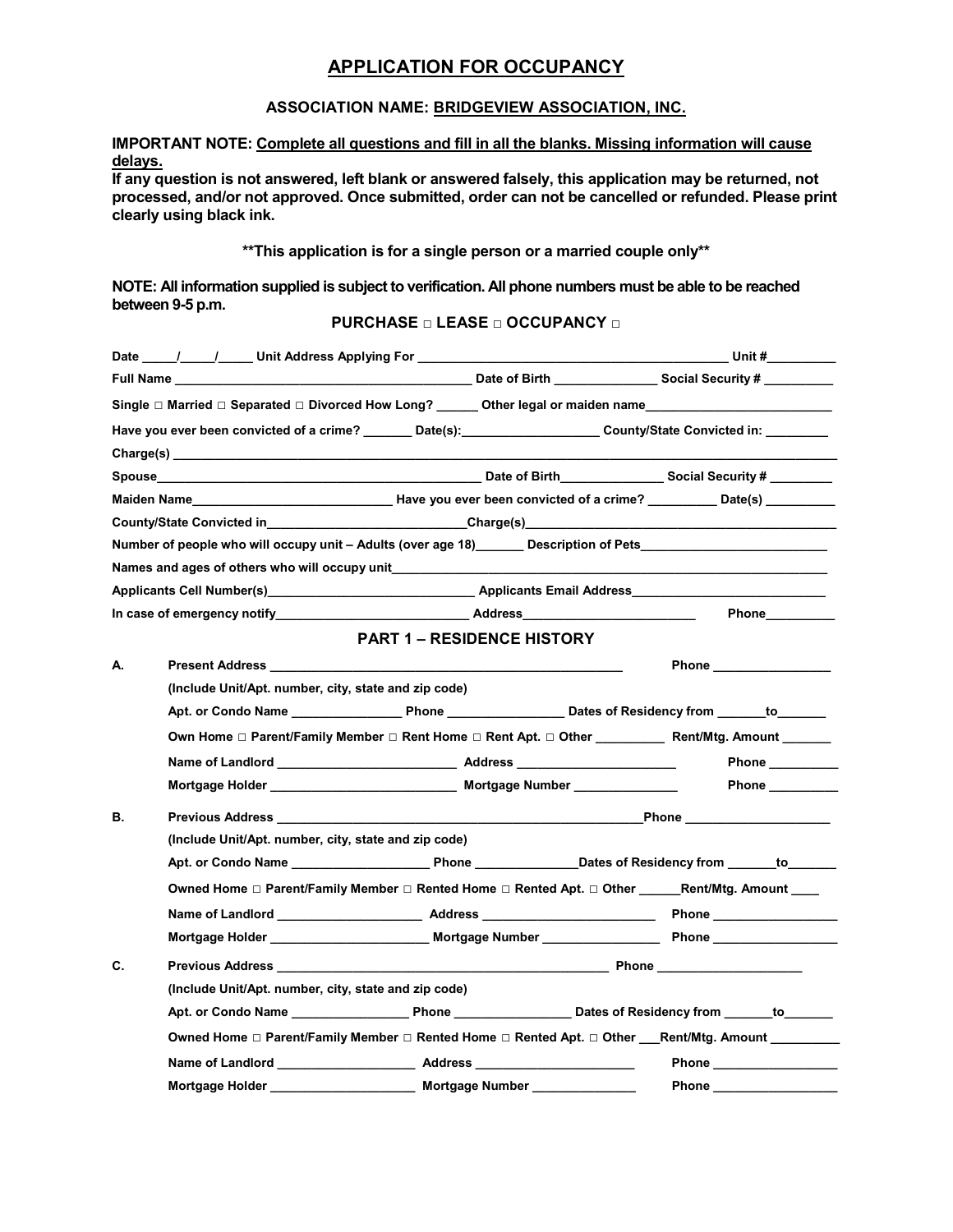#### PART 1I – EMPLOYMENT REFERENCES

\*\*Include a recent copy of an earnings statement to expedite processing\*\*

| А.          |                                                                                                                                                                           |                                                                                                           | <u> 1989 - Andrea Stadt Britain, mensk politik en og større og det blev til større og en område og større og stør</u> |                                                                                                                                                                                                                                                                                                                                                                                                                                                  |
|-------------|---------------------------------------------------------------------------------------------------------------------------------------------------------------------------|-----------------------------------------------------------------------------------------------------------|-----------------------------------------------------------------------------------------------------------------------|--------------------------------------------------------------------------------------------------------------------------------------------------------------------------------------------------------------------------------------------------------------------------------------------------------------------------------------------------------------------------------------------------------------------------------------------------|
|             |                                                                                                                                                                           |                                                                                                           |                                                                                                                       | Dates of Employment: From: ______ to________ Position___________________________ Phone____________________                                                                                                                                                                                                                                                                                                                                       |
|             |                                                                                                                                                                           |                                                                                                           |                                                                                                                       |                                                                                                                                                                                                                                                                                                                                                                                                                                                  |
| В.          |                                                                                                                                                                           |                                                                                                           |                                                                                                                       |                                                                                                                                                                                                                                                                                                                                                                                                                                                  |
|             |                                                                                                                                                                           |                                                                                                           |                                                                                                                       | Dates of Employment: From: ______ to________ Position___________________________ Phone_______________________                                                                                                                                                                                                                                                                                                                                    |
|             |                                                                                                                                                                           |                                                                                                           |                                                                                                                       | Monthly Gross Income \$__________________Address _________________________________                                                                                                                                                                                                                                                                                                                                                               |
|             |                                                                                                                                                                           |                                                                                                           |                                                                                                                       |                                                                                                                                                                                                                                                                                                                                                                                                                                                  |
|             |                                                                                                                                                                           | <b>PART 1II – BANK REFERENCES</b><br>**Include a recent copy of a bank statement to expedite processing** |                                                                                                                       |                                                                                                                                                                                                                                                                                                                                                                                                                                                  |
| А.          | Bank Name ______________________________Checking Acct. # _______________________                                                                                          |                                                                                                           |                                                                                                                       | Phone___________                                                                                                                                                                                                                                                                                                                                                                                                                                 |
|             |                                                                                                                                                                           |                                                                                                           |                                                                                                                       |                                                                                                                                                                                                                                                                                                                                                                                                                                                  |
| В.          |                                                                                                                                                                           |                                                                                                           |                                                                                                                       |                                                                                                                                                                                                                                                                                                                                                                                                                                                  |
|             |                                                                                                                                                                           |                                                                                                           |                                                                                                                       |                                                                                                                                                                                                                                                                                                                                                                                                                                                  |
|             | PART 1V - CHARACTER REFERENCES (NO FAMILY MEMBERS OF ANY KIND OR REALTORS)<br>**Please notify Character References that we will be contacting them to obtain a reference. | NO family members or realtors are to be used as character references**                                    |                                                                                                                       |                                                                                                                                                                                                                                                                                                                                                                                                                                                  |
| 1.          |                                                                                                                                                                           |                                                                                                           |                                                                                                                       |                                                                                                                                                                                                                                                                                                                                                                                                                                                  |
|             |                                                                                                                                                                           |                                                                                                           |                                                                                                                       | Business Phone_________________                                                                                                                                                                                                                                                                                                                                                                                                                  |
|             |                                                                                                                                                                           |                                                                                                           |                                                                                                                       |                                                                                                                                                                                                                                                                                                                                                                                                                                                  |
|             |                                                                                                                                                                           |                                                                                                           |                                                                                                                       |                                                                                                                                                                                                                                                                                                                                                                                                                                                  |
| 2.          |                                                                                                                                                                           |                                                                                                           |                                                                                                                       |                                                                                                                                                                                                                                                                                                                                                                                                                                                  |
|             |                                                                                                                                                                           |                                                                                                           |                                                                                                                       |                                                                                                                                                                                                                                                                                                                                                                                                                                                  |
|             |                                                                                                                                                                           |                                                                                                           |                                                                                                                       |                                                                                                                                                                                                                                                                                                                                                                                                                                                  |
| 3.          |                                                                                                                                                                           |                                                                                                           |                                                                                                                       |                                                                                                                                                                                                                                                                                                                                                                                                                                                  |
|             | Address _____________________                                                                                                                                             |                                                                                                           |                                                                                                                       |                                                                                                                                                                                                                                                                                                                                                                                                                                                  |
|             |                                                                                                                                                                           |                                                                                                           |                                                                                                                       |                                                                                                                                                                                                                                                                                                                                                                                                                                                  |
| 4.          |                                                                                                                                                                           |                                                                                                           |                                                                                                                       | Name <b>Name is a set of the contract of the Contract of the Contract of the Contract of the Contract of the Contract of the Contract of the Contract of the Contract of the Contract of the Contract of the Contract of the Con</b>                                                                                                                                                                                                             |
|             | Address                                                                                                                                                                   |                                                                                                           |                                                                                                                       |                                                                                                                                                                                                                                                                                                                                                                                                                                                  |
|             |                                                                                                                                                                           |                                                                                                           |                                                                                                                       |                                                                                                                                                                                                                                                                                                                                                                                                                                                  |
|             |                                                                                                                                                                           |                                                                                                           |                                                                                                                       |                                                                                                                                                                                                                                                                                                                                                                                                                                                  |
|             |                                                                                                                                                                           |                                                                                                           |                                                                                                                       |                                                                                                                                                                                                                                                                                                                                                                                                                                                  |
|             |                                                                                                                                                                           |                                                                                                           |                                                                                                                       | Driver's License Number (Secondary Applicant) Network and State Issued State Issued                                                                                                                                                                                                                                                                                                                                                              |
|             |                                                                                                                                                                           |                                                                                                           |                                                                                                                       |                                                                                                                                                                                                                                                                                                                                                                                                                                                  |
|             |                                                                                                                                                                           |                                                                                                           |                                                                                                                       | Vehicle Make_______________________Vehicle Model________________Year_________License Plate Number_________                                                                                                                                                                                                                                                                                                                                       |
| responsible | inaccurate information in the investigation and related report (to the Association) caused by such omissions or illegibility.                                             |                                                                                                           | for                                                                                                                   | If this application is not legible or is not completely and accurately filled out, Associated Credit (and the Association) will not be liable or<br>any                                                                                                                                                                                                                                                                                          |
|             | of Associated Credit Reporting, Inc.                                                                                                                                      |                                                                                                           |                                                                                                                       | By signing, the applicant recognizes that the Association and Associated Credit will investigate the information supplied by the applicant,<br>and a full disclosure of pertinent facts will be made to the Association. The investigation may be made of the applicant's character, general<br>reputation, personal characteristics, credit standing, police arrest record and mode of living as applicable. This form is for the exclusive use |

Applicant's Signature\_\_\_\_\_\_\_\_\_\_\_\_\_\_\_\_\_\_\_\_\_\_\_\_ Date\_\_\_\_\_\_\_\_\_\_ Spouse's Signature\_\_\_\_\_\_\_\_\_\_\_\_\_\_\_\_\_\_\_\_\_Date\_\_\_\_\_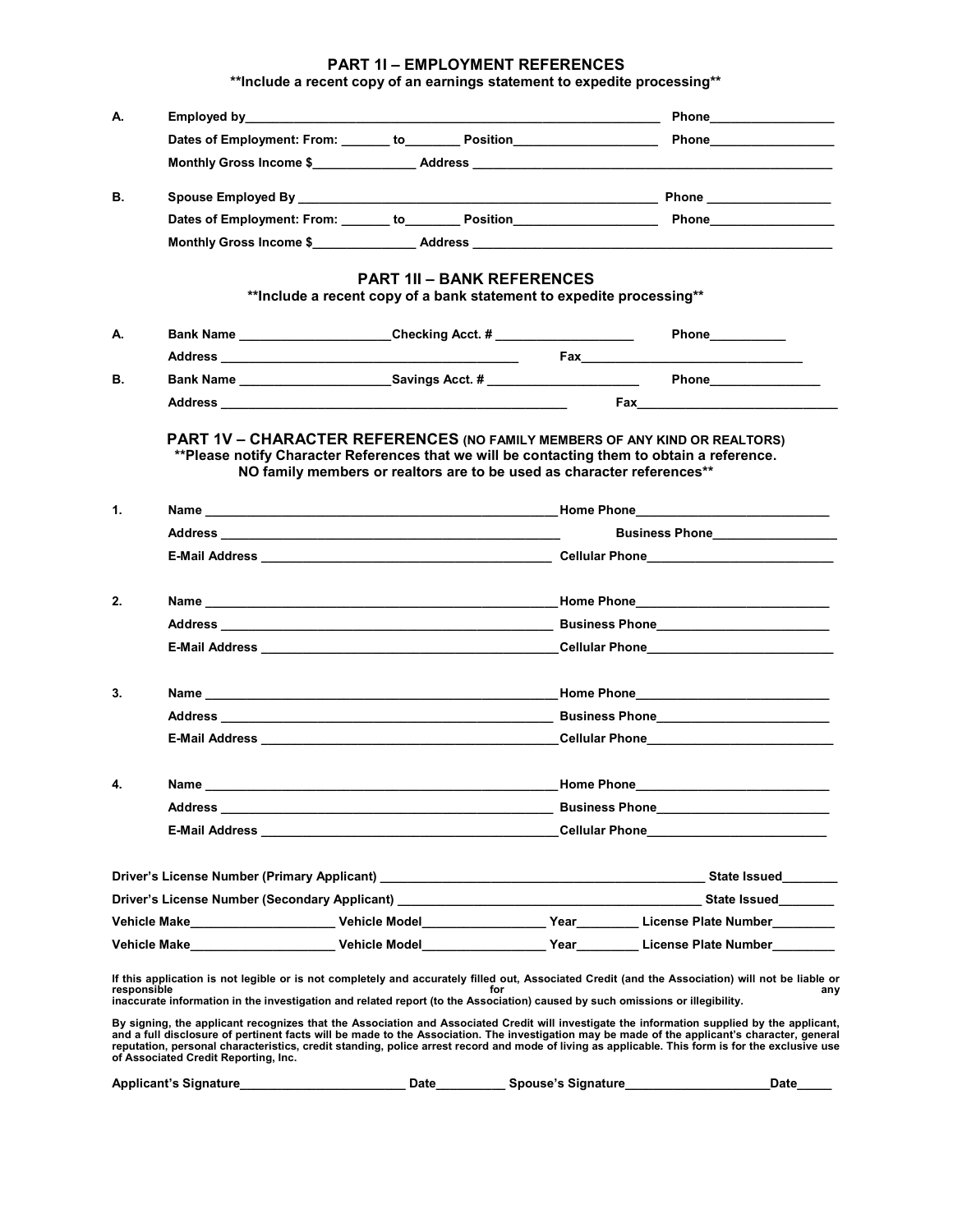# BRIDGEVIEW ASSOCIATION, INC. 5199 PRIVET PLACE DELRAY BEACH, FL 33484

### BUYER'S/RENTER'S GUIDE FREQUENTLY ASKED QUESTIONS AND ANSWERS

This is a Condominium Adult Community requiring at least one owner to be over 55 years of age. This is a single family unit community only and Bridgeview Association, Inc. does not allow PETS OF ANY KIND.

# APPLICATION FOR OCCUPANCY, CREDIT CHECK SCORE AUTHORIZATION, PROOF OF AGE

Fill out the enclosed forms completely and return them to the Association office with a checks made out to *Bridgeview Association, Inc.* for the following fees that are applicable. Attach a CLEAR PHOTO COPY of your driver's license as proof of age over 55 years old.

For Buyer(s): A check or money order for the first three (3) months of maintenance is due at the interview made out to Bridgeview Association, Inc.

# A SEPARATE CHECK EACH REQUIRED FOR THE FOLLOWING:

- \$100.00 check made out to Bridgeview Association, Inc. -NON-REFUNDABLE Fee for Internal Paperwork and Certificate of
- \$20.00 for a copy of Bridgeview Association's Condominium Document Book, if required.

# BRIDGEVIEW PROCESS

After you receive the application and return all completed forms and payments to our office, we send the credit application to Association Credit Reporting, Inc. for processing. This takes from 7 to 10 business days. Once they return the credit report to us, the screening committee reviews the data and schedules you for an interview upon meeting approval criteria. We will try and accommodate your schedule when you are required to travel. Our interviews take place at our Association Clubhouse Library on Mondays and Wednesdays only between 10:00 a.m. and 12:00 p.m. THIS INTERVIEW MUST TAKE PLACE BEFORE YOUR CLOSING DATE, SO PLAN ACCORDINGLY.

ALL PERSONS LIVING IN THE UNIT MUST BE INTERVIEWED FOR APPROVAL

FOR BUYER(S): PLEASE HAVE A COPY OF YOUR WARRANTY DEED AND/OR TITLE FORWARDED TO THE ASSOCIATION OFFICE FOR OUR FILES.

FOR BUYER(S): ITEM TO BE SECURED FROM THE UNIT OWNER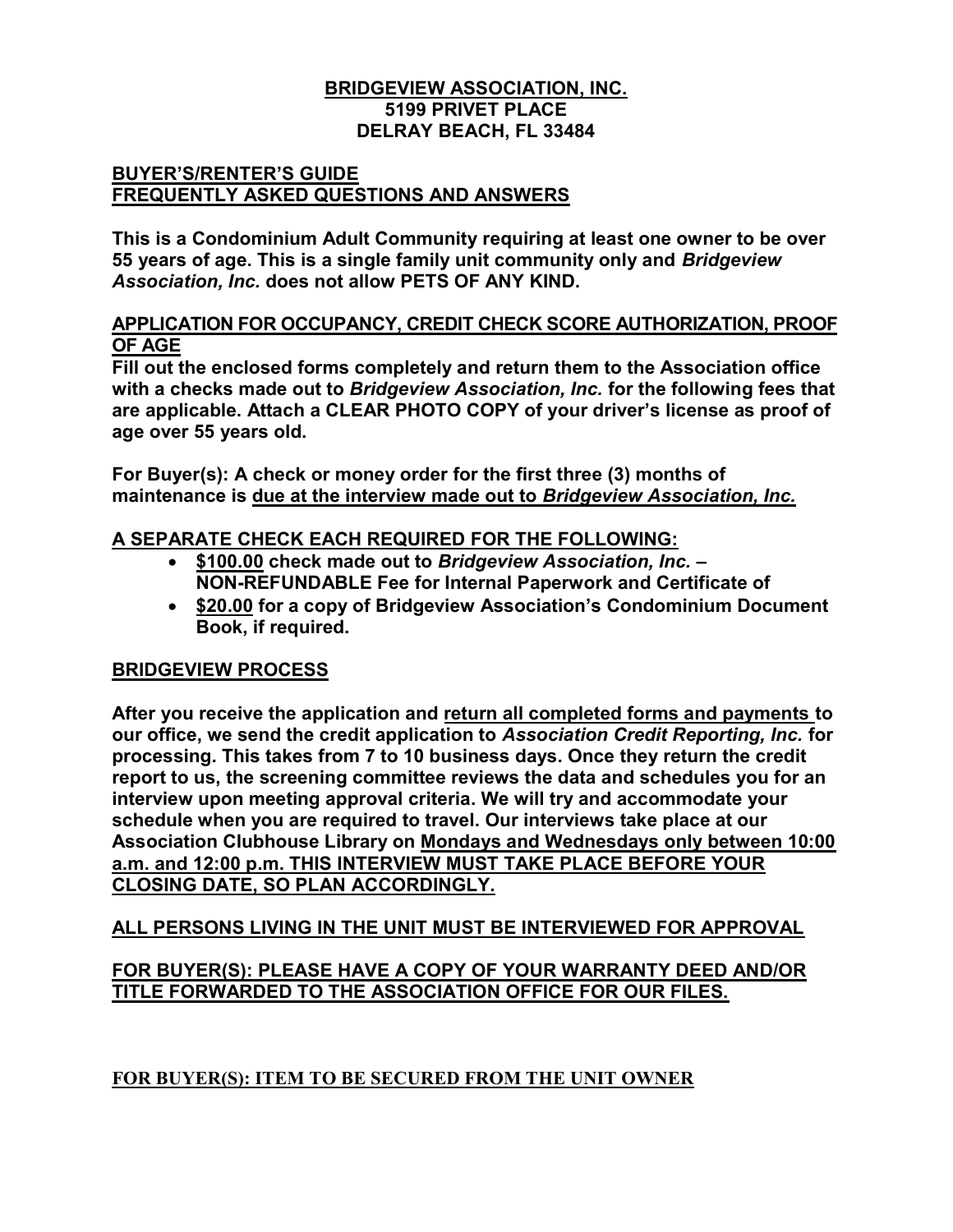- 1. A copy of our Condominium Document Book, including all amendments and Rules and Regulations. If the Seller does not have a copy of the Condominium Document Book, you can obtain one from the Association Office at a cost of \$20.00 in the form of a money order or check made payable to Bridgeview Association, Inc.
- 2. Keys (3) Unit, Mailbox and Clubhouse/Pool Gates.
- 3. Obtain mailbox number from the Unit Owner.

## FOR BUYER(S): ITEMS TO SETTLE WITH THE UNIT OWNER

- 1. Agreement as to when the monthly maintenance payments pass from Seller to Buyer.
- 2. Set date for cut-off of electricity. (The new owner is responsible for notifying FPL for new service).

## GENERAL INFORMATION

## PLEASE BE ADVISED THAT IF YOU ARE PURHCASING A CONDO IN BRIDGEVIEW ASSOCIATION THAT YOU WILL NOT BE ABLE TO RENT OUT YOUR UNIT FOR A PERIOD OF TWO YEARS AND WILL NOT BE ALLOWED TO OWN MORE THAN TWO UNITS.

- 1. Whether you will be full time or part time residents.
- 2. Rentals may be for a minimum of three (3) months, or (12) months. It may be rented only once during any calendar year.
- 3. NO PETS OR ANIMALS are permitted and none shall be brought into any building or onto the property.
- 4. Children under 18 years of age may not reside permanently in any unit, but may visit and temporarily reside therein for a period of thirty (30) days in a calendar year, but only if occupied by at least one resident over the age of 55.
- 5. I (We) shall not occupy the unit, nor make any final arrangements for occupying it, until after closing or approval of rental has taken place.
- 6. Nothing should be put outside to dry.
- 7. Parking you have one assigned unit space. Do not use guest parking in lieu of assigned parking. DO NOT PARK ON GRASS. DO NOT BACK CARS INTO PARKING SPACES.
- 8. No commercial vehicles, RVs, motor bikes, trucks, motorcycles, boats/trailers, etc. are permitted on property.
- 9. No sub-leasing of rentals.
- 10. It is understood that the owner will be responsible for any and all damages to common property by himself, family, lessees or guests.
- 11. Nothing shall be installed on the exterior of the buildings, e.g., antennas, hanging baskets, etc.
- 12. "For Sale", "For Rent", or "Open House" signs or other displays of advertising shall not be maintained or permitted on any part of the common elements, limited elements, or apartments.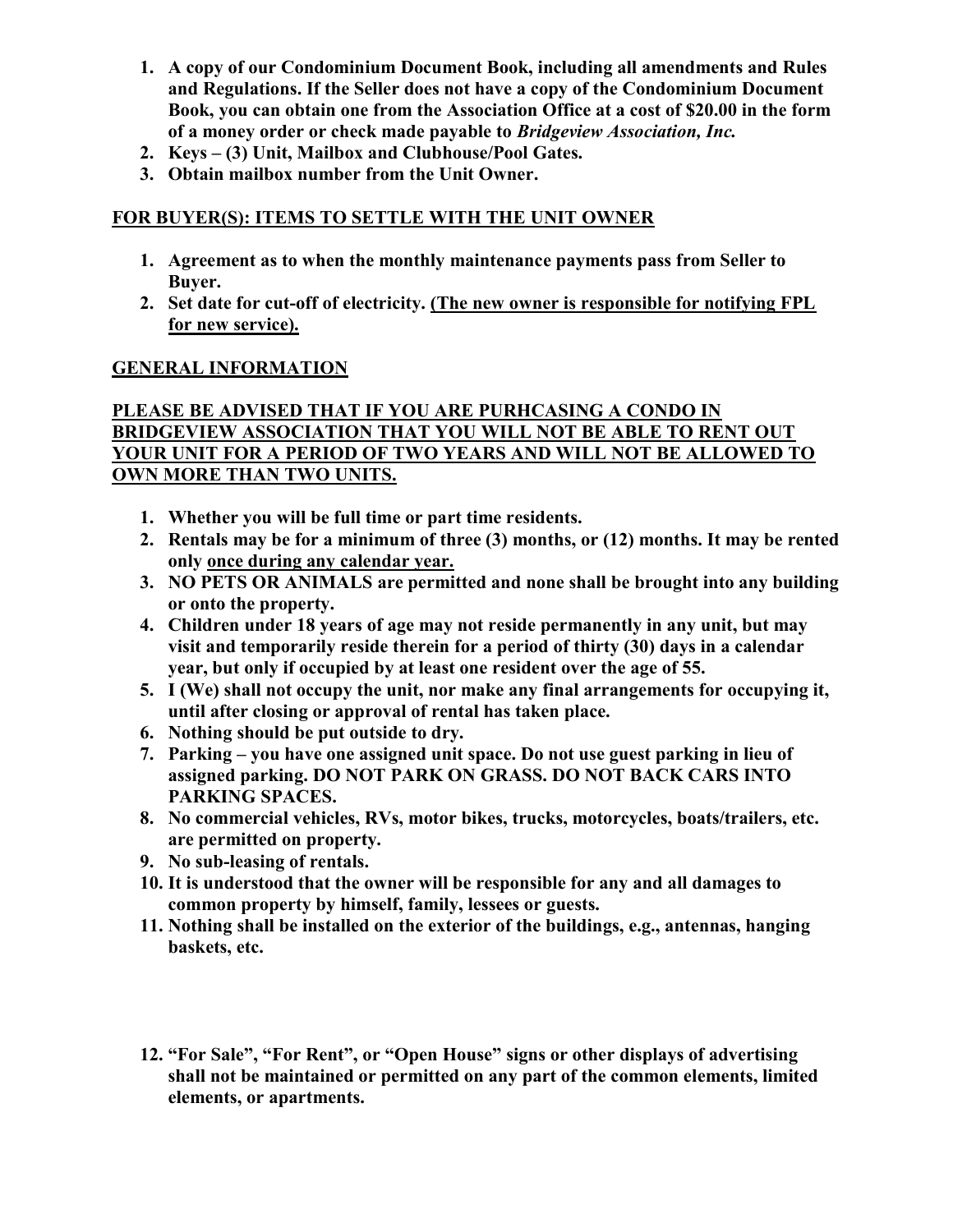- 13. Monthly maintenance is due on the first of each month. It is late as of the  $11<sup>th</sup>$  day of the month and there will be a \$25.00 late charge. We recommend that you use Electronic Debit Withdrawal Authorization for your payments. Please ask about this at your interview. If you don't want to use the Electronic Debit Withdrawal Authorization you will receive a payment coupon book after the closing from our Management Company. We do not accept maintenance payments at our office.
- 14. Trash pickups are on Wednesdays and Saturdays. All garbage must be in heavy plastic bags and placed in the front (not near the mailboxes) by 8:30 a.m. WE ASK FOR YOUR COOPERATION – PLEASE DO NOT PUT GARBAGE OUTSIDE THE NIGHT BEFORE THE PICKUP.
- 15. Buyers must complete a Designated Voter Form (attached) which will be kept in their unit file. Only ONE VOTE per unit is allowed.
- 16. Buyers must complete Key Information Form (attached) which will be kept in their unit file in case of an emergency.
- 17. Proper Attire: Cover up at all times when on limited/comment elements (to/from pool, clubhouse, tennis courts and when washing your car). No wet bathing attire in the clubhouse. Please advise guests of all rules.
- 18. Hurricane shutters as specified by Administration. No plywood allowed.
- 19. Only Licensed and Insured contractors can perform work on Common/Limited elements.
- 20. All requests for service, repairs and alteration approvals must be approved in writing by the Board of Directors. You can pick up an application in the clubhouse office.
- 21. General problems around units (Common Element) will be attended to by the Association. Report problems by phone or in person at the office inside the clubhouse, Monday through Friday, from 9:00 a.m. to 1:00 p.m.
- 22. Gutters/Front & Rear Doors: Painting, cleaning and fixing are the responsibility of the unit owner.
- 23. No screen rooms may be enclosed without written permission from the Association and must be completed by a licensed contractor. An application can be picked up at the office.
- 24. No storage in the meter rooms is permitted by the Fire Dept. regulation.
- 25. Paper recycling is in effect; bins are on Poppy Place near the clubhouse.
- 26. Air Conditioning and internal unit problems (electric, plumbing, appliances, etc.) are the unit owner's responsibility.
- 27. The unit owner is responsible for insurance coverage on all internal contents of unit.

Please make a note of any questions that you may have and bring them to our interview so that we can help you with additional information at that time.

Thank you as we look forward to having you join our community.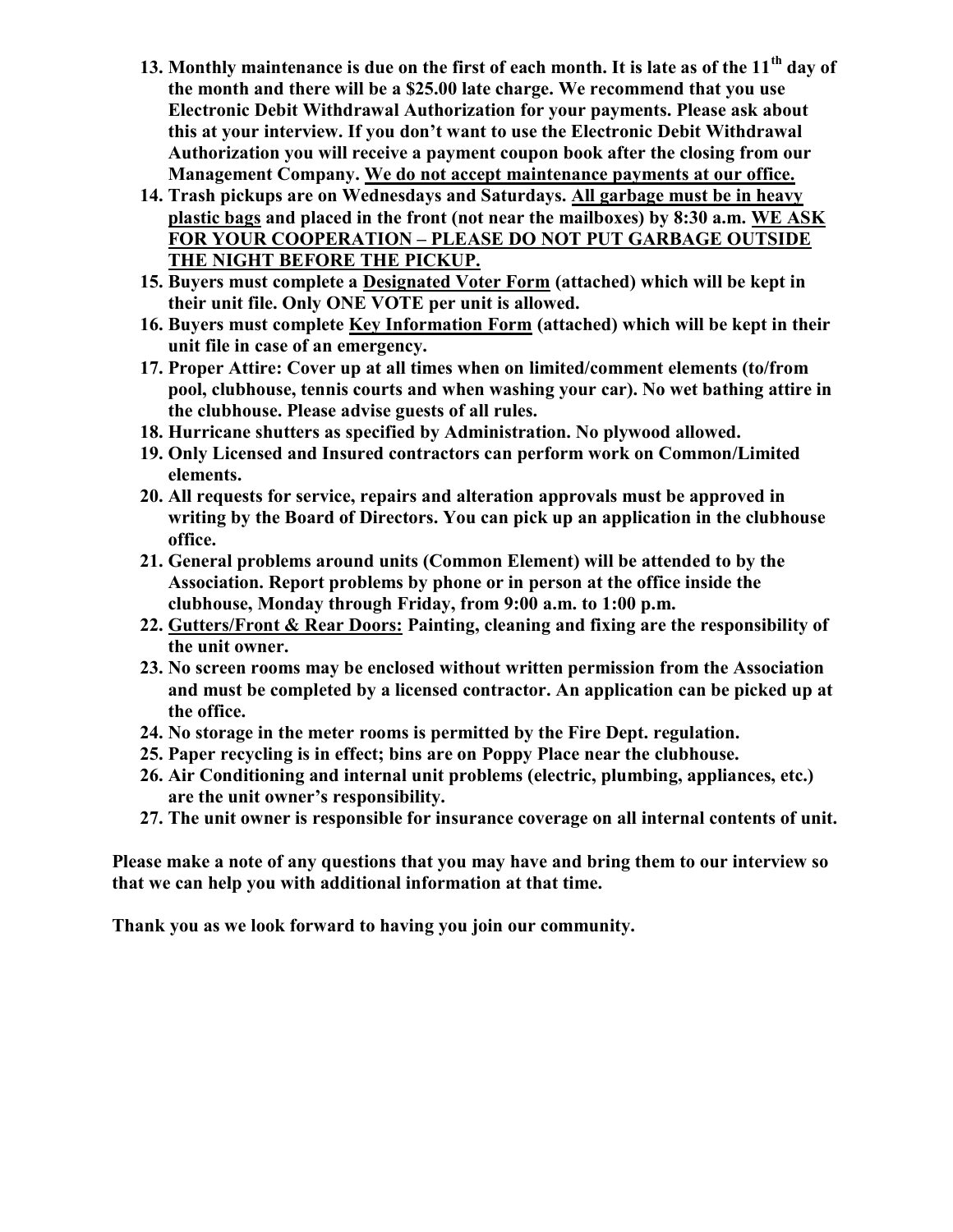

Date: \_\_\_\_\_\_\_\_\_\_\_\_\_\_\_\_\_\_\_\_\_\_\_\_\_\_\_

To Prospective Owner(s):

Please be advised that whether you are spending time here or away from our community, you are not allowed to give permission to anyone to use your **assigned, reserved spot** or share it with anyone at any time. Please note that the Board is very strict with this rule and appreciates you abiding by it.

Thank you for your cooperation. Bridgeview Association Board of Directors

 $X$ 

Prospective Owner(s) Signature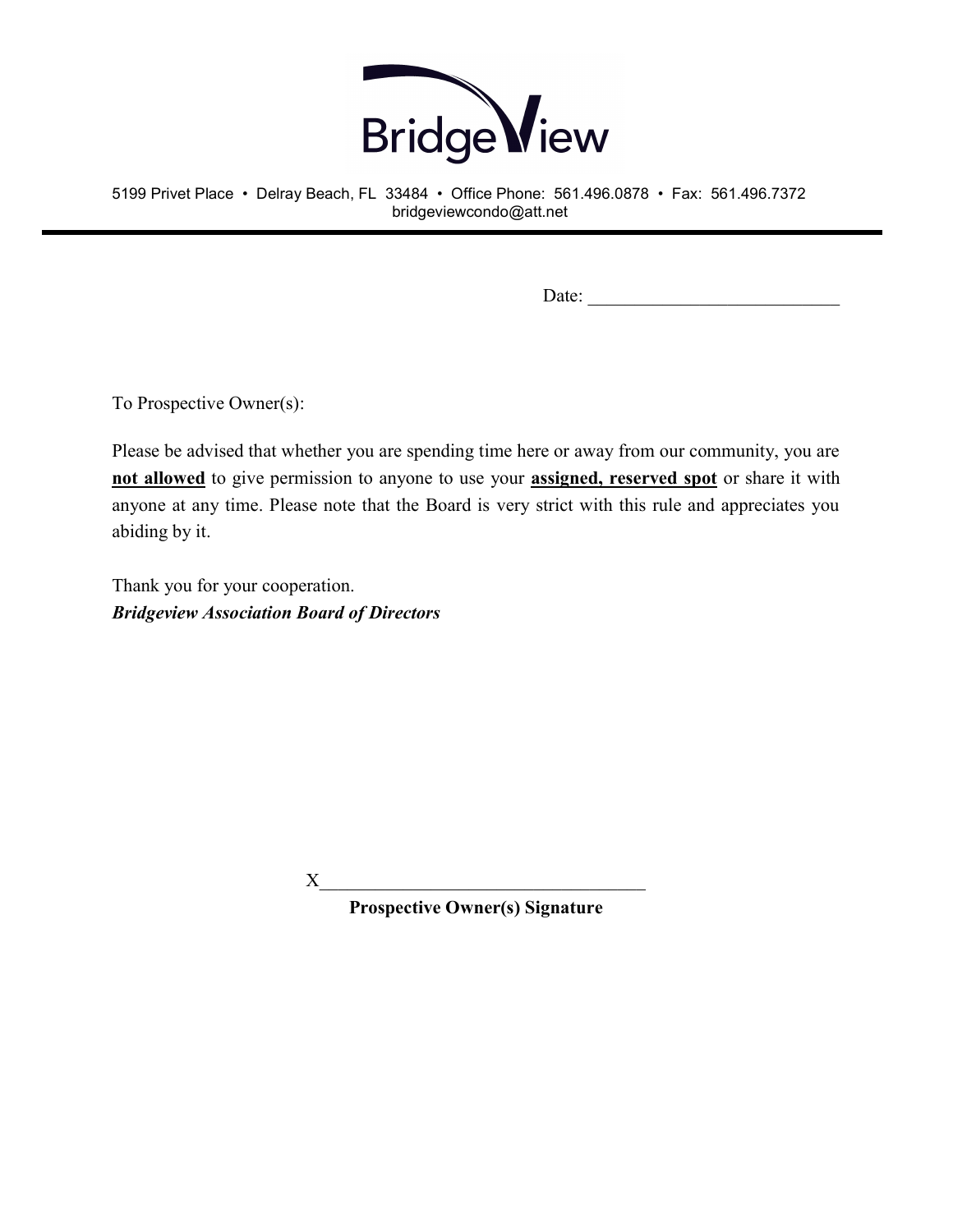

# CERTIFICATE OF APPOINTMENT OF VOTING REPRESENTATIVE TO THE SECRETARY OF BRIDGVIEW ASSOCIATION, INC.

This is to certify that the undersigned, constituting all owners of record of Building  $\qquad \qquad$ , Unit  $\qquad \qquad$ , of Bridgeview Association, Inc., have designated the following unit owner (one name only),

Name of Voting Representative – Please Print

as their representative to cast all votes and to express all approvals that such owner may be entitled to cast or express at all meetings of the membership of the Association and for all other purposes provided by the Declaration of Condominium and the Articles and By-Laws of the Association.

This Certificate is made pursuant to the Declaration of Condominium and the By-Laws and shall revoke all prior Certificates and be valid until revoked by a subsequent Certificate.

| <b>Owner Signature</b> | Month<br>Year<br>Day |  |
|------------------------|----------------------|--|
|                        |                      |  |
|                        |                      |  |
| <b>Owner Signature</b> | Month<br>Year<br>Day |  |
|                        |                      |  |

NOTE: This form is NOT a proxy and should not be used as such. Please be sure to designate one (1) of the joint owners of the unit as the voting representative - - not a third.

 $\mathcal{L}_\text{max}$  and  $\mathcal{L}_\text{max}$  and  $\mathcal{L}_\text{max}$  and  $\mathcal{L}_\text{max}$ 

Mailing Address: